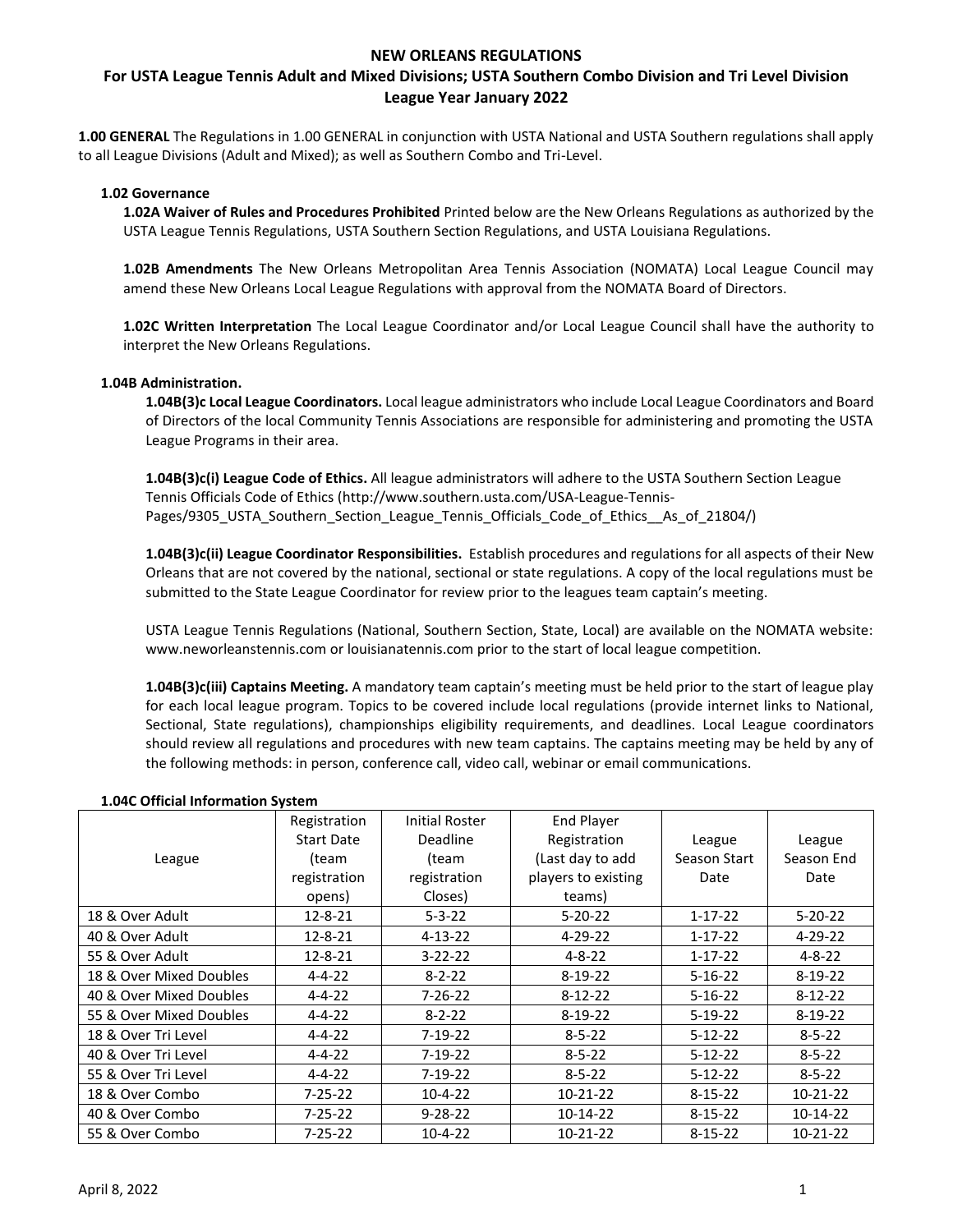# **For USTA League Tennis Adult and Mixed Divisions; USTA Southern Combo Division and Tri Level Division League Year January 2022**

**1.04C(1)a Team Registration.** The deadline date must be prior to the start of the local league season and must be no later than one (1) month of the state championship with local league schedules published. Team Captains must create their team and register the following minimum number of players in TennisLink by the date established by the Local League Administration: Adults 18 & Over = 8, Adult 40 & Over = 7 (except 18 & Over 2.5 and 5.0+ = 5); Adult 55 & Over and 65 & Over = 6; Mixed, Combo and Tri-Level = 6 players able to combine and compete. Team Registration Dates/Deadlines are published on League Timelines on the NOMATA website:

[www.neworleanstennis.com.](http://www.neworleanstennis.com/) The New Orleans League Council or the local league coordinator may authorize an extension to the team registration deadline to optimize scheduling.

Teams registered in a valid league may not be moved to different league if moving that team would cause a league to become invalid, unless all teams are in agreement.

**1.04C(1)b Player Additions.** All player additions to existing registered team rosters must be made no later than 14 days prior to the state championship except for local leagues played during a state championship. Player Registration Dates/Deadlines are published on League Timelines on the NOMATA website: [www.neworleanstennis.com.](http://www.neworleanstennis.com/)

### **1.04C(1)c League Fees & Financial Statement**.

**1.04C(1)d.** The local Community Tennis Associations are responsible for making available a financial statement to the local team captains at the conclusion of each league year.

Any fees paid to the local league coordinator, level coordinators, league assistants, and/or league secretary must be itemized on the financial report. Captains may submit a written request for a copy of the financial statement from the NOMATA board. Board information can be found on the NOMATA website: [www.neworleanstennis.com.](http://www.neworleanstennis.com/)

**Team Entry Fees and Public Court Fees.** Team Captains MUST attend a Local League Captain's Meeting, pay the local team entry fee and register their team on TennisLink by the date published in timelines on the NOMATA website. Failure to register a team by the published deadline date may result in the team being declared ineligible for the USTA League Program. The Local League Coordinator will reserve courts for teams hosting at Xavier, Audubon, Stern and UNO. All court rental fees incurred will be billed to the captain and must be paid to the coordinator no later than the deadline published in the timeline on the NOMATA website. Courts reserved by the coordinator at City Park must be paid to the facility prior to the scheduled match. **A team is ineligible for league play until all league fees/court fees have been paid by due date posted on league timeline.** Scheduling will also be done for teams using their club courts, but any court fees and court reservations will be handled between the Captain and the respective club.

**1.04C(1)e Enrollment Fees.** The 2022 New Orleans league year enrollment fees.

### **1.04C(1)f Local League Refunds.**

- Local League player refunds will only be issued for the following: league did not make, injury, illness, or permanent move from local league area.
- If player participated in a later league where registration could have been transferred, a refund will not be issued.
- Refund request must be made prior to the state championship for league in which refund is being requested.
- Refund request must be documented via email to the LLC and that request may be required for refund.
- Local league coordinators may move player registration to another league/team if player has not played any matches on team which requesting refund. Transfer of player registration can only be between 18/40 age group registrations to 18/40 age group team, 55 age group to 55 age group team.
- Refunds will be administered once a year in December for all qualifying refunds request that could not be transferred.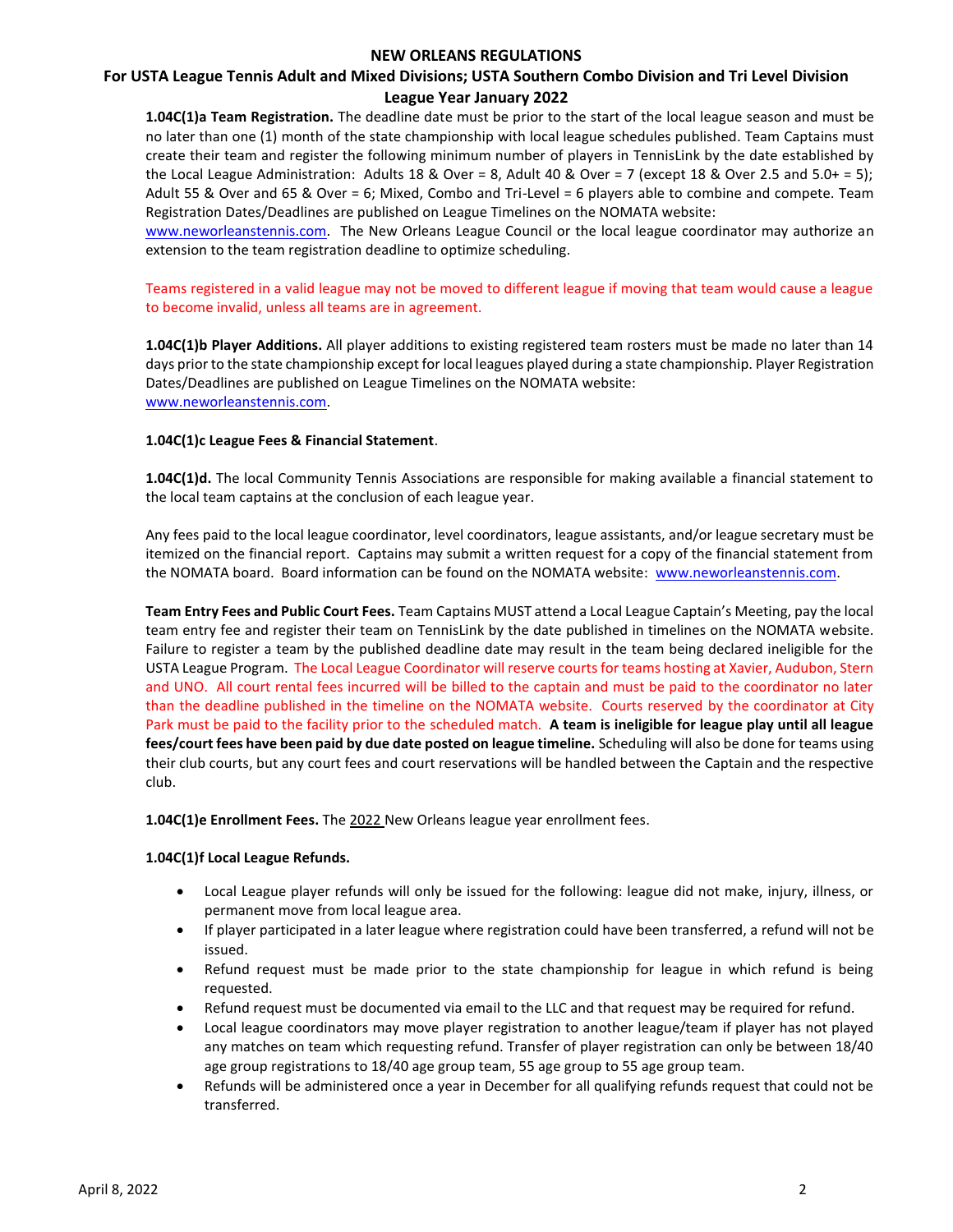# **For USTA League Tennis Adult and Mixed Divisions; USTA Southern Combo Division and Tri Level Division League Year January 2022**

Any increase to Local League head tax must be approved by the USTA Louisiana Adult League Committee prior to the start of the leagues team registration.

| League                  | <b>USTA Louisiana Head</b><br>Tax | <b>New Orleans</b><br><b>Head Tax</b> | <b>TennisLink Fee</b> | <b>Enrollment Fee</b> |
|-------------------------|-----------------------------------|---------------------------------------|-----------------------|-----------------------|
| 18 & Over Adult         | \$15.00                           | \$9.00                                | \$3.00                | \$27.00               |
| 40 & Over Adult         | \$15.00                           | \$9.00                                | \$3.00                | \$27.00               |
| 55 & Over Adult         | \$10.00                           | \$9.00                                | \$3.00                | \$22.00               |
| 18 & Over Mixed Doubles | \$15.00                           | \$9.00                                | \$3.00                | \$27.00               |
| 40 & Over Mixed Doubles | \$15.00                           | \$9.00                                | \$3.00                | \$27.00               |
| 55 & Over Mixed Doubles | \$10.00                           | \$9.00                                | \$3.00                | \$22.00               |
| 18 & Over Tri Level     | \$15.00                           | \$9.00                                | \$3.00                | \$27.00               |
| 40 & Over Tri Level     | \$15.00                           | \$9.00                                | \$3.00                | \$27.00               |
| 55 & Over Tri Level     | \$10.00                           | \$9.00                                | \$3.00                | \$22.00               |
| 18 & Over Combo         | \$15.00                           | \$9.00                                | \$3.00                | \$27.00               |
| 40 & Over Combo         | \$15.00                           | \$9.00                                | \$3.00                | \$27.00               |
| 55 & Over Combo         | \$10.00                           | \$9.00                                | \$3.00                | \$22.00               |
| Flexible Format         | \$2                               | TBD by Program                        | \$3.00                | TBD by Program        |

A local team entry fee will be collected at team registration as follows:

18 & Over Leagues - \$25.00/per team

40 & Over Leagues - \$25.00/per team

55 & Over Leagues - \$20.00/per team

Flex League Singles - \$25.00 per person USTA Members/\$35.00 per person non USTA Members

Flex League Doubles - \$20.00 per person USTA Members/\$30.00 per person non USTA Members

**1.04C(2) Official Score Reporting and Standings System** The initial entry of match scores into TennisLink should take place within 48 hours of the completion of the match. After match scores have been entered in TennisLink, they must be confirmed by the opposing team within 48 hours of the initial entry or the initial score will automatically be considered valid. Failure to comply may subject teams to a grievance and/or double default. Winner's scores are listed first when recording in TennisLink. The match tie break shall be recorded as 1-0. If completed match scores are not recorded in TennisLink within 48 hours of the completion of the match, the Local League Coordinator may issue a warning via email to both team captains to enter match scores by a specified date and time. If scores are not entered in TennisLink by the specified date and time, the match may be recorded and confirmed as a double default. Local Area Team Default penalties may be applied.

### **1.04D Local League.**

**1.04D(3) Local League Season.** All local league matches should be completed two (2) weeks prior to the state championship.

• Any Local League whose matches are published in TennisLink beyond the Local League deadline date set by USTA Louisiana will be ineligible to advance to the league's USTA Louisiana State Championship **unless your local league has been granted approval by USTA Louisiana due to extenuating circumstances.**

**1.04D(4).** There is no limit to the number of players that appear on a team roster and no limit to the number of players on that roster that are at a specific NTRP level, with the exception of a two team league. Each team must have the minimum number of players shown in the table in the State Regulations. See 1.04D(5)

**1.04D(6): Courts for Local League Play.** Courts for Local League Play. "Home teams" will have the choice of court surface for which they wish to play their home matches. Court surface must be the same surface for all individual lines unless prior agreement between both captains. The use of tennis-related blended lines are permitted on courts used for local league matches. The use of other lines for another sport, such as Pickleball, are not permitted on courts used for local league matches.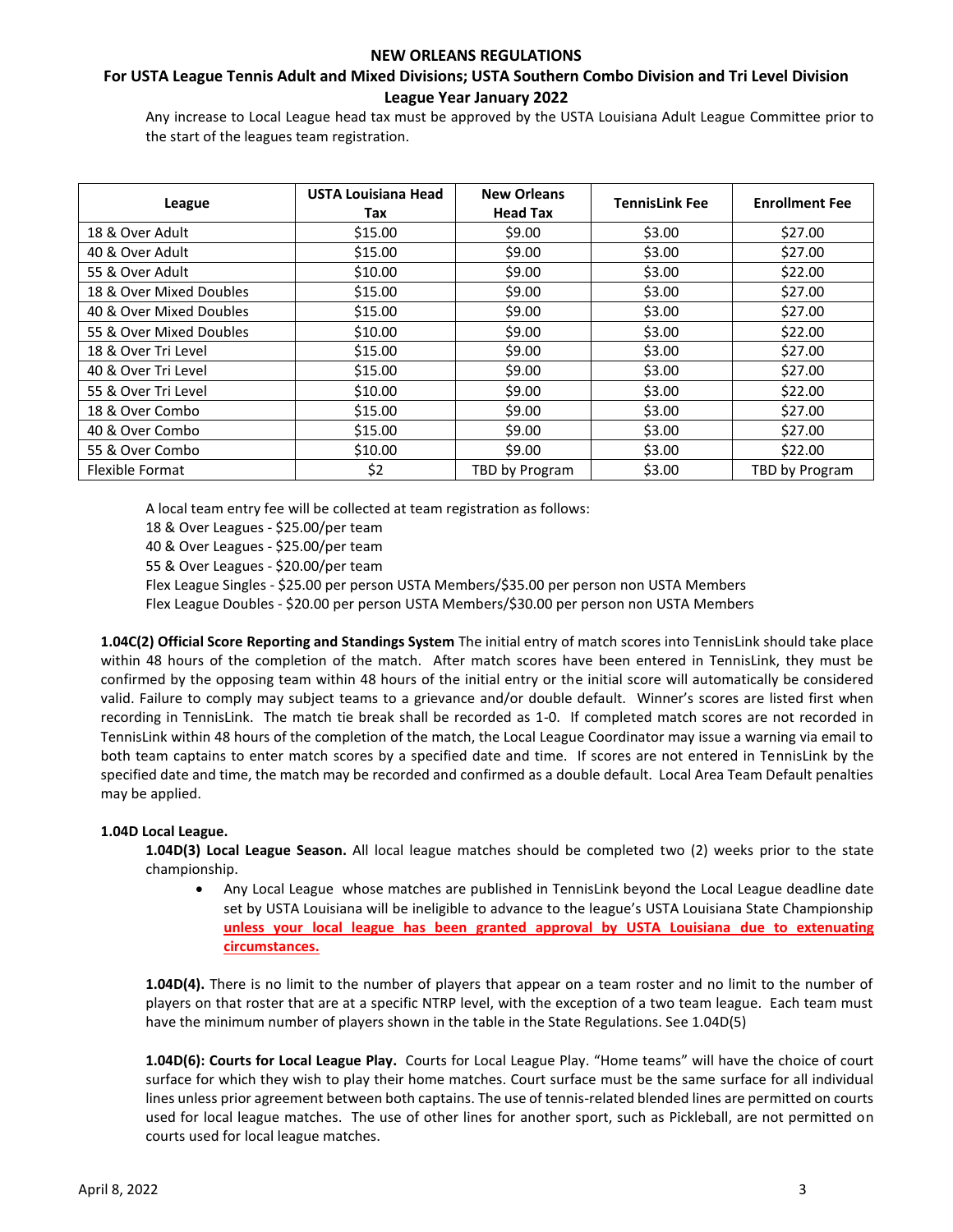# **For USTA League Tennis Adult and Mixed Divisions; USTA Southern Combo Division and Tri Level Division League Year January 2022**

# **1.04E Player Eligibility**

**1.04E(1) Domicile and Residency Requirements** USTA Louisiana will have no residency requirements for local

league play. Exception: Any team playing a local league at a state championship and/or advance directly to a state championship may have players from other areas as long as the majority of players reside in the State of Louisiana. Teams participating in the New Orleans Local League Programs must host at an approved facility in the New Orleans metropolitan area, based on availability. The list of approved facilities may be found on the NOMATA website: www.neworleanstennis.com under the Club Directory.

**1.04E(3) Age.** Players must be 18 years of age prior to participating in the USTA League program. Each player over the age of 18 shall have reached the required minimum age prior to or during the calendar year in which such player participates in his or her first local league.

### **1.04F Official League Rating Program**

**1.04F(1) Entry** A player without a valid NTRP rating level in TennisLink, a returning player with an expired NTRP rating level, a Tournament Exclusive (T) rated player or a Mixed Exclusive (M) rated player who does not have a valid computer (C) rating from a previous year and chooses to participate in the Adult Division, must self-rate to be assigned a new rating, reassigned to their last expired rating or a higher rating based on their playing history to enter the USTA League Program as shown in the following table:

| NTRP RATING LEVEL FOR ENTRY INTO LEAGUE PLAY |                                                                                               |                                                                                                                                                                                                                                              |  |  |
|----------------------------------------------|-----------------------------------------------------------------------------------------------|----------------------------------------------------------------------------------------------------------------------------------------------------------------------------------------------------------------------------------------------|--|--|
| <b>DIVISION</b>                              | <b>Age Group</b>                                                                              | <b>PLAYER'S NTRP RATING LEVEL</b>                                                                                                                                                                                                            |  |  |
| Adult                                        | <b>Straight NTRP levels</b><br>18 & Over<br>40 & Over<br>55 & Over<br>**65 & Over             | Current NTRP rating level and/or up to one level higher than the player's current NTRP<br>level.                                                                                                                                             |  |  |
|                                              | <b>Combined NTRP levels</b><br>55 & Over<br>**65 & Over                                       | Combined NTRP rating levels of partners shall not exceed the team NTRP Level.<br>NTRP rating level difference between partners may not exceed 1.0<br>The minimum NTRP Level for: 6.0 is 2.5; 7.0 is 3.0; 8.0 is 3.5; 9.0 is 4.0              |  |  |
|                                              | 18 & Over<br>*2.5 Straight NTRP levels                                                        | Limited to 2.0 and 2.5 NTRP rated players                                                                                                                                                                                                    |  |  |
| Mixed                                        | 18 & Over<br>40 & Over<br>**55 & Over<br><b>Combined NTRP Levels</b>                          | Combined NTRP rating levels of partners shall not exceed the team NTRP level.<br>NTRP rating level difference between partners may not exceed 1.0<br>The minimum NTRP Level for: 6.0 is 2.5; 7.0 is 3.0; 8.0 is 3.5; 9.0 is 4.0; 10.0 is 4.5 |  |  |
| *Combo                                       | 18 & Over<br>2.5 Straight NTRP level                                                          | Limited to 2.0 and 2.5 NTRP rated players                                                                                                                                                                                                    |  |  |
|                                              | 18 & Over<br>40 & Over<br>55 & Over<br><b>Combined NTRP Levels</b>                            | Combined NTRP rating levels of partners shall not exceed the team NTRP level.<br>The maximum NTRP Level for: 5.5 is 3.0; 6.5 is 3.5; 7.5 is 4.0;<br>8.5 is 5.0; 9.5 is 5.5; 10.5 is 6.0                                                      |  |  |
| Tri Level                                    | **18 & Over<br>Div I-2.5,3.0,3.5 (Women)<br>Div II - 3.0, 3.5,4.0<br>Div III $-3.5, 4.0, 4.5$ | Current NTRP rating level and/or up to one level above the player's current NTRP level                                                                                                                                                       |  |  |
|                                              | **40 & Over<br>Div $1 - 2.5, 3.0, 3.5$<br>Div II $-3.0$ , 3.5, 4.0                            | When using straight NTRP rating levels, player's NTRP rating level shall not exceed the<br>court NTRP level.<br>NTRP rating level difference between partners shall not exceed 1.0                                                           |  |  |
|                                              | **55 & Over<br>Div II $-3.0$ , 3.5, 4.0                                                       |                                                                                                                                                                                                                                              |  |  |
|                                              |                                                                                               | *Assigned and/or additional Divisions, Age Groups and Levels that USTA Southern will use.                                                                                                                                                    |  |  |

\*\*Assigned and/or additional Divisions, Age Groups and Levels that USTA Louisiana will use.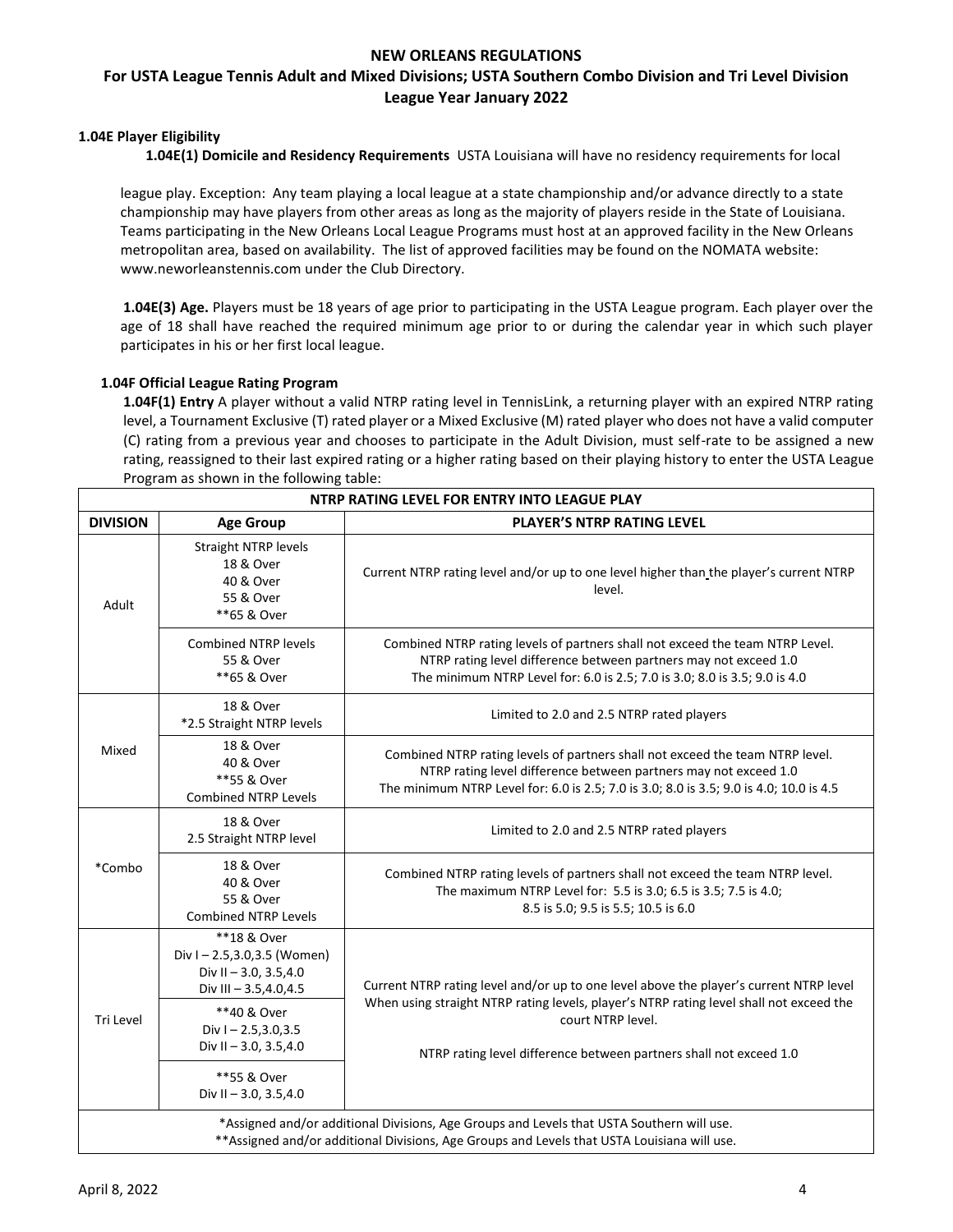# **For USTA League Tennis Adult and Mixed Divisions; USTA Southern Combo Division and Tri Level Division League Year January 2022**

Self-ratings are valid for two years from the date issued or until replaced by a dynamic or computer rating. If there is a change in their playing experience the player may appeal their rating up at that time or they may be promoted by the Sectional coordinator.

### **1.04G PLAYER PARTICIPATION ELIGIBILITY.**

**1.04G(6).** Any player who qualifies to advance to the USTA Louisiana State Championship in the Adult, Mixed, Southern Combo or Tri Level division may advance on more than one team within an age group only if they are different NTRP Levels. No accommodations for scheduling will be made at the USTA Louisiana Championships for teams with players that may be competing on two or more teams during a state championship.

#### **2.00 USTA LEAGUE REGULATIONS**

#### **2.01A NTRP Levels of Play**

| Days and Times of Play - ADULT and COMBO: |                                                           |
|-------------------------------------------|-----------------------------------------------------------|
| Adult 18 & Over, 40 & Over Day Women      | Monday or Tuesday (no earlier than 9:00 a.m.)             |
| Adult 18 & Over, 40 & Over Night Women    | Monday, Tuesday or Wednesday (no earlier than 6:30 p.m.)  |
| Adult 18 & Over Men                       | Monday, Wednesday or Thursday (no earlier than 6:30 p.m.) |
| Adult 40 & Over Men                       | Monday or Wednesday (no earlier than 6:30 p.m.)           |
| Adult 55 & Over Day Women                 | Wednesday (no earlier than 9:00 a.m.)                     |
| Adult 55 & Over Night Women               | Wednesday (no earlier than 6:30 p.m.)                     |
| Adult 55 & Over Men                       | Thursday (no earlier than 6:30 p.m.) and Saturday         |
| Adult 65 & Over, 70 & Over                | State Invitational                                        |

#### **Days and Times of Play – TRI-LEVEL:**

| Adult 18 & Over, 40 & Over Day Women   | Monday, Tuesday or Wednesday (no earlier than 8:30 a.m.)                 |
|----------------------------------------|--------------------------------------------------------------------------|
| Adult 18 & Over, 40 & Over Night Women | Sunday (no earlier than 5:00 p.m.), Thursday (no earlier than 6:30 p.m.) |
| Adult 18 & Over, 40 & Over Night Men   | Sunday (no earlier than 5:00 p.m.), Thursday (no earlier than 6:30 p.m.) |
| Adult 55 & Over Day Women              | Monday or Tuesday (no earlier than 8:30 a.m.)                            |
| Adult 55 & Over Night Women            | Sunday (no earlier than 5:00 p.m.)                                       |
| Adult 55 & Over Men                    | Sunday (no earlier than 5 p.m.)                                          |
|                                        |                                                                          |

### **Days and Times of Play – MIXED:**

Adult 18 & Over, 40 & Over Mixed Monday, Tuesday, Wednesday or Thursday (no earlier than 6:30 p.m.) Adult 55 & over Mixed Thursday (no earlier than 6:30 p.m.) Weekend, (time TBD)

#### **Flex League:**

Singles, Doubles and Mixed Individuals schedule matches when convenient

**2.01A(1)** When using straight NTRP levels, a player cannot have an NTRP rating higher than the NTRP level in which the player is competing.

**2.01C(2) Partial Round Robin.** Each NTRP level within a local league may play a partial round robin competition every team plays the same number of matches against randomly selected opponents. A minimum of the top two teams shall progress to a single elimination playoff to establish a local league champion for that NTRP level.

| <b>DIVISION</b> | Age Group                                 | Levels                  | <b>League Format</b> | <b>Points Awarded For</b> |
|-----------------|-------------------------------------------|-------------------------|----------------------|---------------------------|
| Adult           | 18 & Over<br>3.0, 3.5, 4.0 and 4.5        | 3.0, 3.5, 4.0 4.5       | 2 Singles/ 3 Doubles | Winning 3 of 5 courts     |
|                 | 18 & Over<br>2.5 women, 2.5 men*<br>& 5.0 | 2.5 women, 2.5 men, 5.0 | 1 Singles/ 2 Doubles | Winning 2 of 3 courts     |
|                 | 40 & Over                                 | 3.0, 3.5, 4.0, 4.5      | 1 Singles/ 3 Doubles | Winning 3 of 4 courts*    |

### **2.01C(3)– Team Match**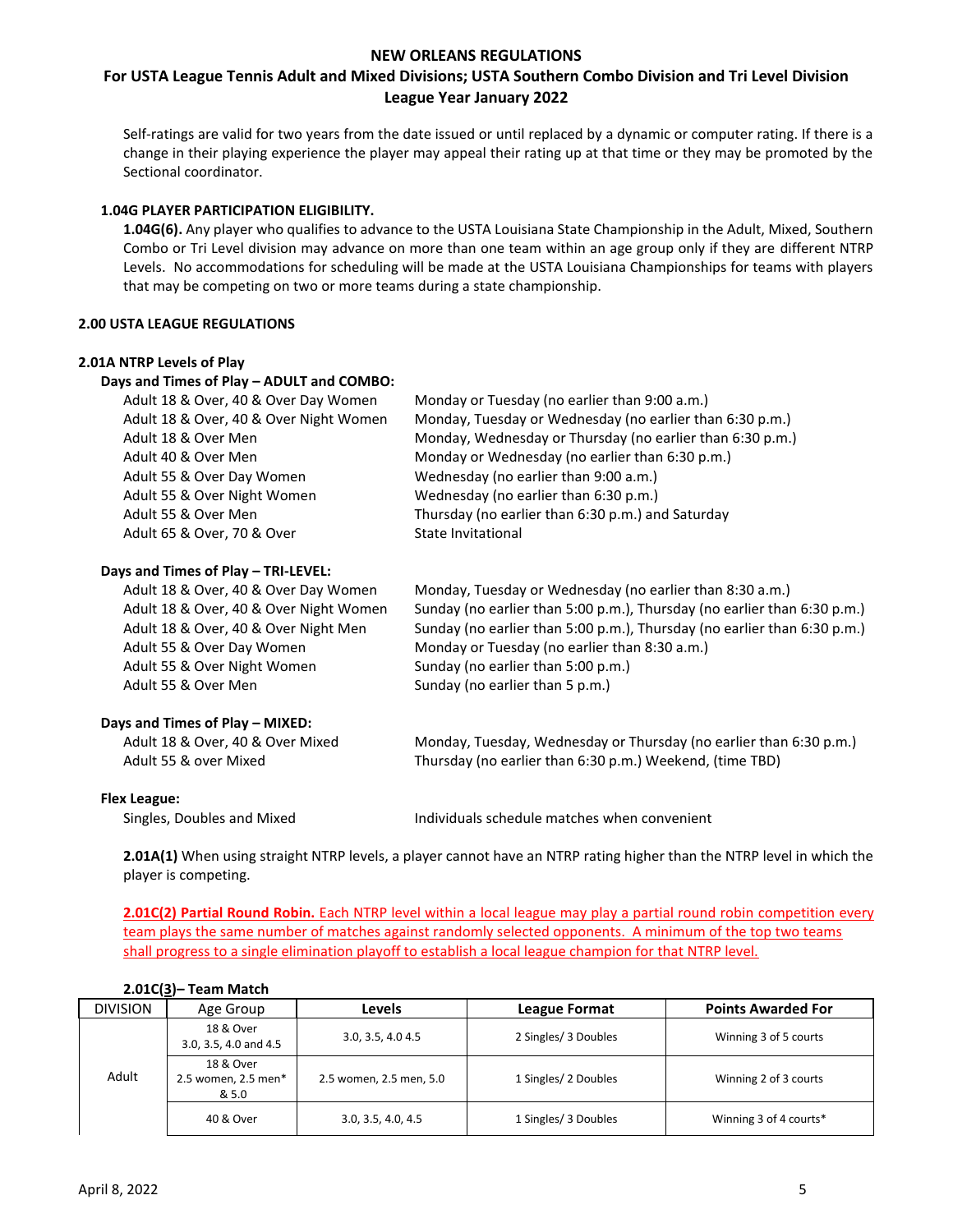| <b>DIVISION</b> | Age Group | Levels                                                                             | <b>League Format</b> | <b>Points Awarded For</b> |
|-----------------|-----------|------------------------------------------------------------------------------------|----------------------|---------------------------|
|                 | 55 & Over | 3.0, 3.5, 4.0; 9.0 Combined                                                        | 3 Doubles            | Winning 2 of 3 courts     |
|                 | 65 & Over | 3.0, 3.5, 4.0; 9.0 Combined                                                        | 3 Doubles            |                           |
|                 | 18 & Over | Straight 2.5, Combined 6.0, 7.0,<br>8.0, 9.0, 10.0                                 | 3 Doubles            |                           |
| Mixed           | 40 & Over | Combined 6.0, 7.0, 8.0, 9.0                                                        | 3 Doubles            | Winning 2 of 3 courts     |
|                 | 55 & Over | Combined 6.0, 7.0, 8.0, 9.0                                                        | 3 Doubles            |                           |
|                 | 18 & Over | Straight 2.5, Combined 5.5, 6.5,<br>7.5, 8.5, 9.5, 10.5                            | 3 Doubles            |                           |
| Combo           | 40 & Over | Combined 5.5, 6.5, 7.5, 8.5                                                        | 3 Doubles            | Winning 2 of 3 courts     |
|                 | 55 & Over | Combined 6.5, 7.5, 8.5                                                             | 3 Doubles            |                           |
| Tri Level       | 18 & Over | Div I - 2.5, 3.0, 3.5 (Women)<br>Div II - 3.0, 3.5, 4.0<br>Div III - 3.5, 4.0, 4.5 | 3 Doubles            |                           |
|                 | 40 & Over | Div I - 3.0, 3.5, 4.0<br>Div II - 3.5, 4.0, 4.5                                    | 3 Doubles            | Winning 2 of 3 courts     |
|                 | 55 & Over | Div II - 3.0, 3.5, 4.0                                                             | 3 Doubles            |                           |

#### **For USTA League Tennis Adult and Mixed Divisions; USTA Southern Combo Division and Tri Level Division League Year January 2022**

**2.01C(3)a.** Each local league shall establish a procedure for ensuring the minimum required # of courts are played when the combination of individual match defaults given by the two teams in the team match results, or would result, in a situation where the majority of the individual matches would not be played.

The following procedure should be used when the combination of individual match defaults given by the two teams in the team match results, or would result, in a situation where the majority of the individual matches would not be played.

The first course of action would be for both captains to agree on what individual matches, based on the number of players present, or to be present, that can be played to constitute a valid team match. Once that is determined, both captains will re-exchange scorecards.

If both captains cannot come to an agreement on what individual matches will be played to constitute a valid team match, based on the number of players present, or to be present, then the following individual matches will be assigned in sequential order to be played:

| Format               | <b>Required Matches in sequential order</b>                                           | <b>Minimum # of Players</b><br><b>Required for Each Team</b><br>in a Valid Team Match |
|----------------------|---------------------------------------------------------------------------------------|---------------------------------------------------------------------------------------|
| 2 singles, 3 doubles | #1 and #2 singles, and #1 doubles (priority); #2 doubles if<br>enough players present | 4                                                                                     |
| 1 singles, 4 doubles | #1 singles, #1 and #2 Doubles (priority); #3 doubles if enough<br>players present     |                                                                                       |
| 2 singles, 2 doubles | #1 singles and #2 singles and #1 doubles (priority)                                   |                                                                                       |
| 1 singles, 3 doubles | #1 singles and #1 doubles and #2 doubles (priority)                                   |                                                                                       |
| 1 singles, 2 doubles | #1 singles and #1 doubles                                                             |                                                                                       |
| 3 doubles            | #1 and #2 doubles                                                                     |                                                                                       |

**2.01C(4) Match Scoring and Formats**. Round robin competition will be used with some NTRP levels being divided into flights. Some NTRP levels will play a single or multiple round robin. When a level is divided into flights or divisions, there will be a playoff to determine team(s) advancing to championships and their seeding. In the New Orleans local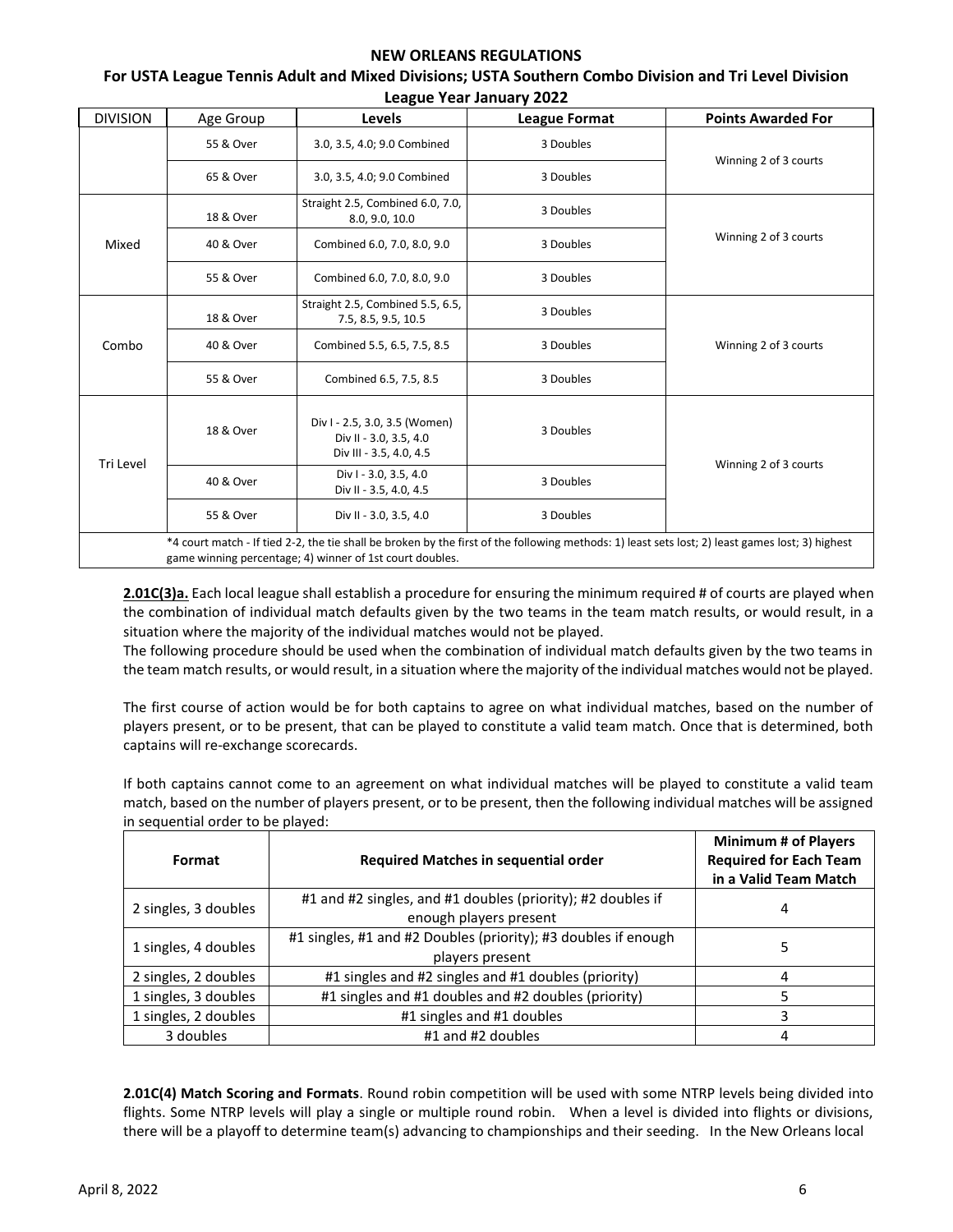# **For USTA League Tennis Adult and Mixed Divisions; USTA Southern Combo Division and Tri Level Division League Year January 2022**

League, all matches will be the best of three sets and the Set Tiebreak (first to 7 by 2 using the Coman Procedure) shall be used at 6-6 in each set. In lieu of a third (3rd) set, a Match Tiebreak (first to 10 by 2 using the Coman Procedure) shall be played. There will be a two minute set break at the end of each set with no coaching. The match tiebreak shall be scored as 1-0 in TennisLink. Winner's scores are listed first when recording scores in TennisLink.

Procedures in the event of a tie in a 40 & Over 4 court match for local play. Please refer to Tennislink. If a match is tied 2-2, the tie will be broken by the first of the following procedures: (1) least sets lost, (2) least games lost, highest games won percentage, (4) winner of 1st court doubles.

Procedures in the event of a tie for local play. Please refer to Tennislink. If team wins are tied at the end of the local league season, the tie shall be broken by the first of the following procedures: (1) individual matches, (2) head-to-head, (3) least sets lost, (4) least games lost, (5) highest games won percentage, (6) toss of coin.

- If a Local League has a playoff, championship procedures must be used in the event of a tie. Please refer to national regulation 2.03H.
- USTA Southern permits each local league to continue using the same local league team format through local league playoffs. Said team format for local league playoff structure shall be listed in each applicable local league regulations. All other requirements for "championship" play must be followed for local league playoffs.

**2.01C(6) Team Lineups**. The team captain for each team shall exchange their completed team lineup simultaneously prior to the beginning of the team match. Default time is 15 minutes after the scheduled match time. Once the lineup is exchanged, the lineup cannot be changed except as noted below:

In the event of illness, injury, or no-show of a player prior to the start of an individual match (once the lineup has been exchanged), a team may substitute a player in the affected position within the 15 minute default time, using a player not already listed on the lineup. If no such substitution can be made, the affected position only will be defaulted in local leagues.

Two players will play together in the higher position when both of their partners do not show in order to avoid two defaults. (Note: When dealing with combined levels, this would be permissible only if the two players together would not exceed the combined NTRP level.)

If the substitution is made during the warm-up, the substitute player is entitled to a five minute warm-up. The default principles in Reg. 2.03K Team Defaults and 2.03L Scoring of Team Defaults shall be applicable.

An individual match is started when the first ball is put in play. After the start of an individual match, if injury to or illness of a player occurs, the opponents will be awarded a retirement for that individual match only.

Split Match Times. When less than the required number of courts are available at the start of a scheduled match, it is the Host Captain's responsibility to determine which courts start at the earlier times. EITHER the Host or Guest Captain, with split match times, must contact and confirm with the opposing team Captain by the Friday (Monday for Tri-Level matches) before the next scheduled match or the match lineup will be in the order of sequence as listed on the match scorecard with the first matches listed filling the earlier time slots. Host captains are responsible for assigning the court numbers of each individual team match. All courts must be played at the same location.

Cell Phones. A ringing cell phone on the court while a point is in progress is a deliberate hindrance; if opponent's cell phone rings during a point, the player may immediately stop and claim the point. (See Friends at Court, #36 The Code) A player may not use electronic devices such as cell phones, smartwatches, digital messaging systems, radios, mp3 players, cd and dvd players, cassette players, and any device capable of receiving communication.

**2.01C(5)c.** Each local league will decide how to regulate rescheduling of team matches due to rules for making up matches rescheduled due to rain, inclement weather and/or USTA League-related conflicts. **Apart from a USTA league related conflict, all matches will be played according to the schedule unless facility closes. Captains may not reschedule a match if facility is open.** Teams must wait one (1) hour (day teams) and one half hour (night teams)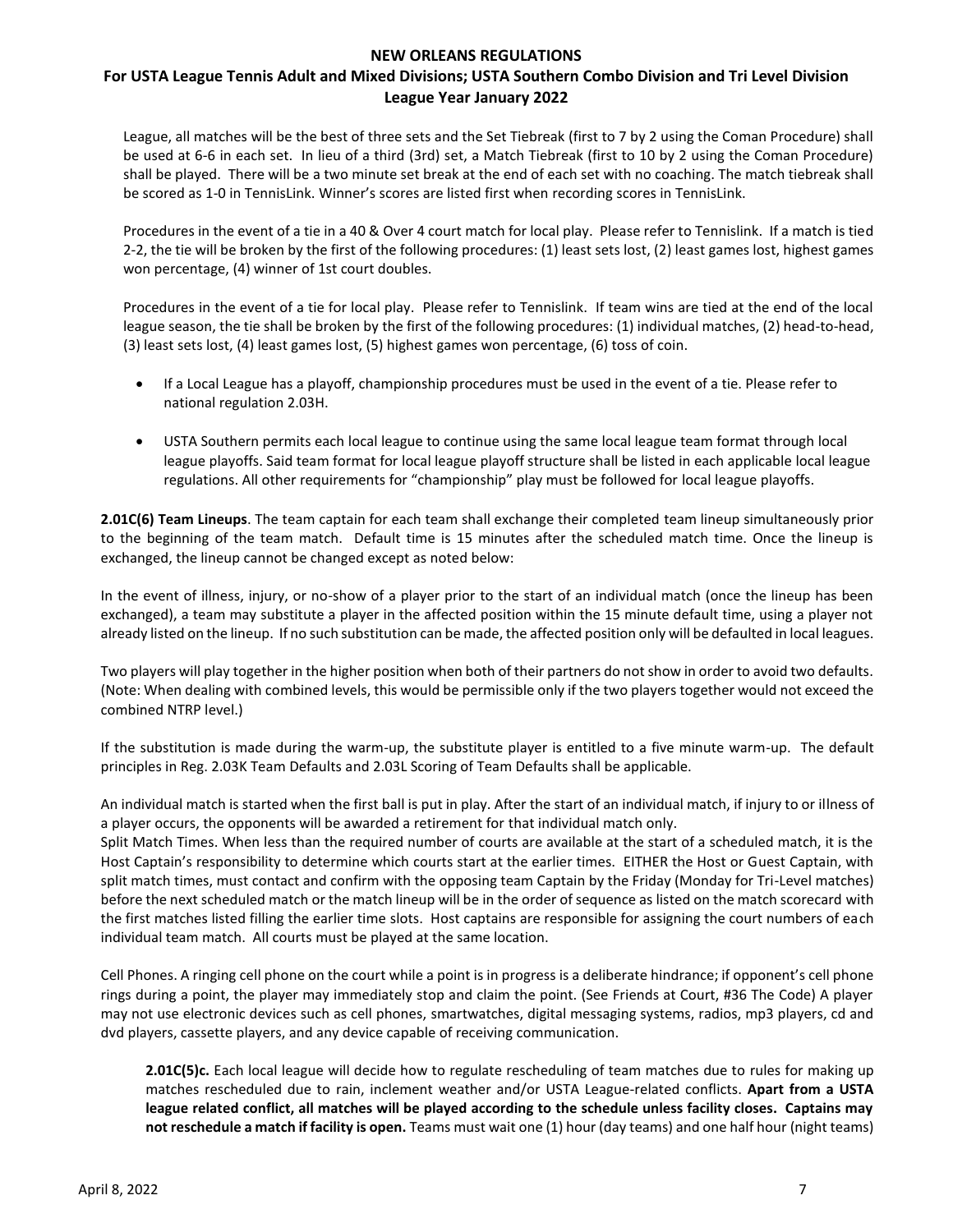# **For USTA League Tennis Adult and Mixed Divisions; USTA Southern Combo Division and Tri Level Division League Year January 2022**

to determine if courts will become playable. Courts must be playable by 10:00 a.m. (day) "or" 7:00 p.m./split match, 7:30 p.m./regular match (night). This rule applies when teams arrive at a facility and it has just stopped raining (court can be dried) or rain is so light that it may stop raining within a few minutes (and courts can be dried). Do not exchange line-ups until courts are playable. If rain should occur during play, the same rule applies and then play should resume. When a default has been given prior to the line-ups being exchanged, and rain or inclement weather cancels the match, the default no longer stands. Line-ups only stand for those individual matches that have already started (first serve attempt) their match. All other individual matches, even those that were in warm-up may be changed including defaulted courts.

# **If a rain delay occurs (Day only) and the match was scheduled with split times, no second round match will begin after 12:00 pm. If the second round has not begun before 12:00 pm, this round will be rescheduled as a makeup.**

The host captain is responsible for rescheduling any cancelled and/or interrupted matches and securing courts. Rescheduled matches should be made up within two (2) weeks of originally schedule match unless the state deadline date for the league is prior to the two (2) weeks, then matches need to be completed prior to the state deadline date. The host captain should contact the guest captain within 24 hours of the rained-out or weather interrupted match and offer (3) possible make-up dates. Guest captain has 24 hours to respond and agree to a date. Day teams must give weekday morning dates, and night teams must give weekday night dates with the option of one weekend date. The local or level coordinator should be notified of the rescheduled match date. If team captains cannot agree on a date and time for a rescheduled match and there has been no attempt to play the match within the 14 days, a league coordinator may then choose a match time and location. If the Coordinator chooses a date and time for the rescheduled match and the match is not played due to a conflict, the penalty will be a default if one team cannot play the match or a double default if neither team can play the match.

**USTA League Related Conflict.** Due to conflict with District, Sectional, Regional or National League Championships— If a team has more than 50% of its players on a roster, or 50% of an individually rated line in Tri-Level, that are playing at a District, Sectional, Regional or National League Championship and have a team match in conflict of these events, then they can reschedule the match (or Tri-Level line affected) either by playing before the scheduled date or within 2 weeks after the scheduled match. They must notify the other team captain and Local League Coordinator of the conflict before the scheduled match and work with both parties to schedule the match within the above mentioned timeframe.

**2.01C(5)e Team Defaults.** Louisiana Regulation: When a team default (As defined by 2.03K Team Default regulation) occurs in local league play the Local League Coordinator shall submit to the State League Coordinator a recommendation on how the default should be handled. Exception for two team leagues: No team may advance beyond local league play if a team default occurs regardless of the number of team matches scheduled. The recommendation should support the answer to the following question:

Should the team default stand (scored as a 6-0, 6-0 loss on each individual match forfeited) thus allowing the team to remain eligible to advance beyond local competition?

If the answer is yes:

The default will stand, allowing the team to advance beyond local play.

If the answer is no:

• For leagues playing a single round robin:

• The team will be removed from standings in round robin play unless all teams with a mathematical chance to advance have already played the defaulting team in good faith, in which case, the matches shall stand as played when determining standings.

- For leagues playing multiple round robins (choose one):
- o The team will be removed from standings in the affected round only, or
- o The team will be removed from standings in all round robins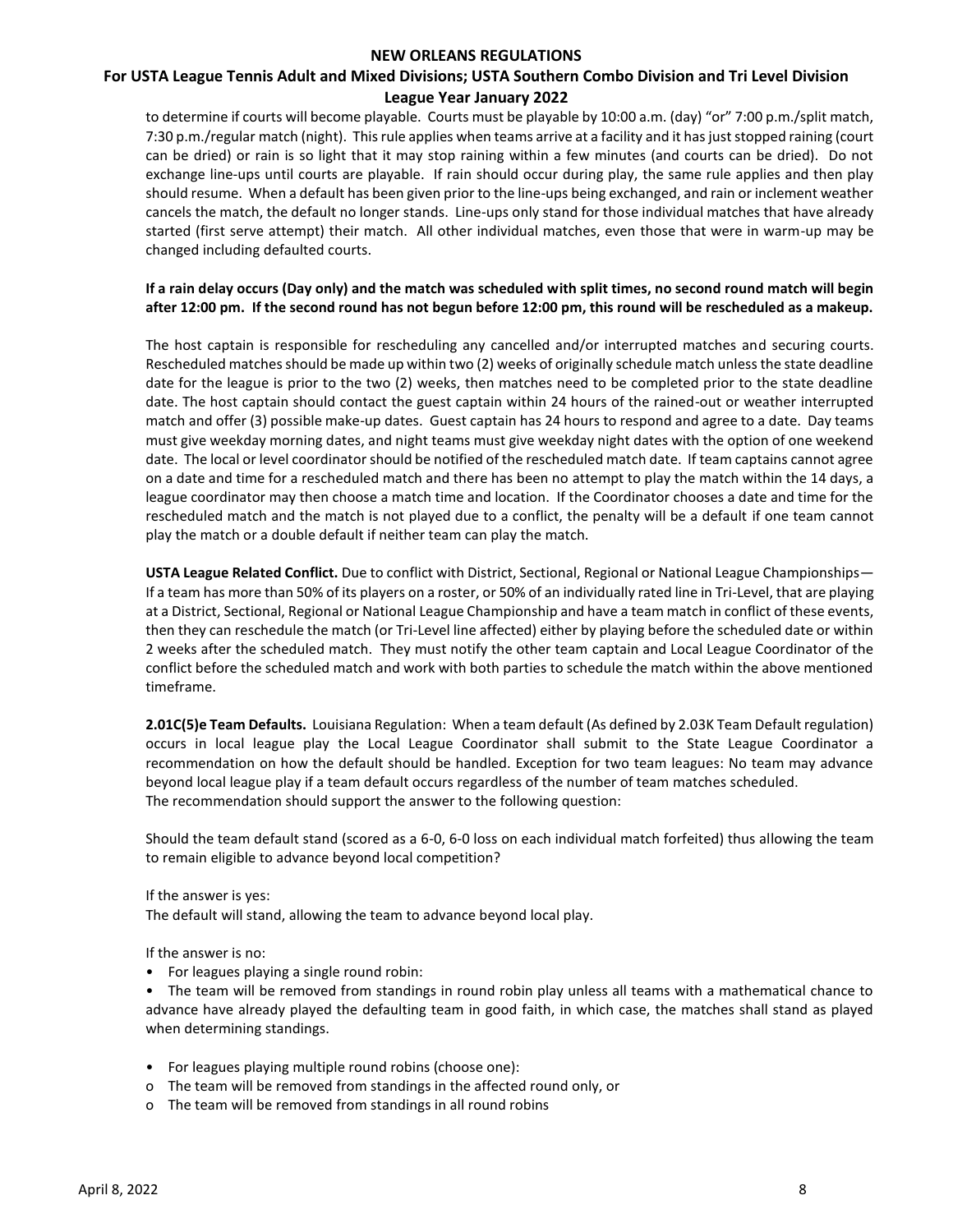# **For USTA League Tennis Adult and Mixed Divisions; USTA Southern Combo Division and Tri Level Division League Year January 2022**

The defaulting team may be ineligible to advance beyond local league but remains obligated to play the remainder of all local league matches. These matches will be recorded in TennisLink for the purposes of satisfying match play requirements for opponents and NTRP calculations for all players involved

The State League Coordinator, upon review of the facts and circumstances presented by the Local League Coordinator shall approve or deny the local league recommendation.

**Individual Line Defaults.** A team may default a maximum of two positions in a 5 court format, one position in a 4 court format, and one position in a 3 court format without defaulting the entire match. In such cases, defaults shall be determined by the defaulting team's captain beginning with the lowest position on the scorecard in accordance with the following: **Singles:** The No. 2 singles must be defaulted before the No. 1 singles. **Doubles:** The No. 3 doubles must be defaulted before the No. 2 doubles, followed by the No. 1 doubles. In a 4 court format, No. 1 singles, or No. 3 doubles must be defaulted.

In the spirit of good sportsmanship and fair play, it is recommended that the opposing team be advised of a known default. The defaulting captain will still be able to designate at what position a known default will occur.

#### **2.02 Progression**

**2.02A(1) Local Competition** All local matches should be completed two (2) weeks prior to the USTA Louisiana State Championship.

If a Local League has a playoff, championship procedures must be used in the event of a tie. Please refer to national regulation 2.03H.

Winner of each NTRP Level, as recorded in TennisLink, will advance to the State Championship. In the event of a multi flight division, a local league playoff will determine the winner(s) as follows:

**Local League Playoffs.** The local league council will determine the format for the playoffs for each NTRP level. All playoff formats and dates will be on the respective schedules published on the NOMATA website: www.neworleanstennis.com. **Playoffs will be a two (2) day/night format.** 

#### **TWO FLIGHT LEVEL**.

DAY/NIGHT 1 - Winner of Flight 1 will play second place team of Flight 2; Winner of Flight 2 will play second place team of Flight 1. DAY/NIGHT 2 - Winners will play for 1st and 2nd seeding. Losers will play for 3rd or wildcard possibility.

### **THREE FLIGHT LEVEL.**

NTRP levels with three (3) flights (where each flight has the same number of teams) will be single elimination with a fourth team receiving a wild card slot in the playoffs. The second place team with the next best record in TennisLink will be given the wild card. If any of the flights have a different number of teams, the second place team with the highest percentage of games won vs. games played during the local league shall receive the wild card. Any tie will be broken by the tie-break procedure stated in 2.03H USTA League Regulations. The second place team shall be placed into the divisional playoff as follows: Winner, Flight A vs. Second Place team; Winner, Flight B vs. Winner, Flight C. If a draw results in the second place team playing against the first place team from its own flight, the draw shall be altered as follows: second place team shall exchange places with team listed first (Div. B) in the other divisional playoff.

In the event that a playoff position cannot be fielded in accordance with the playoff guidelines stated above, then positions may be filled from the respective flight based on team standings and at the discretion of the Local League Council.

Levels with Partial Round Robin. Schedules included in the captain's packet shall include format for determining champions. Either single elimination finals between the top two teams in standing or single elimination between top four teams in standings.

In the event that an available state position cannot be filled based upon lack of team commitment, at the discretion of the Local League Council, playoffs will not be held**.**